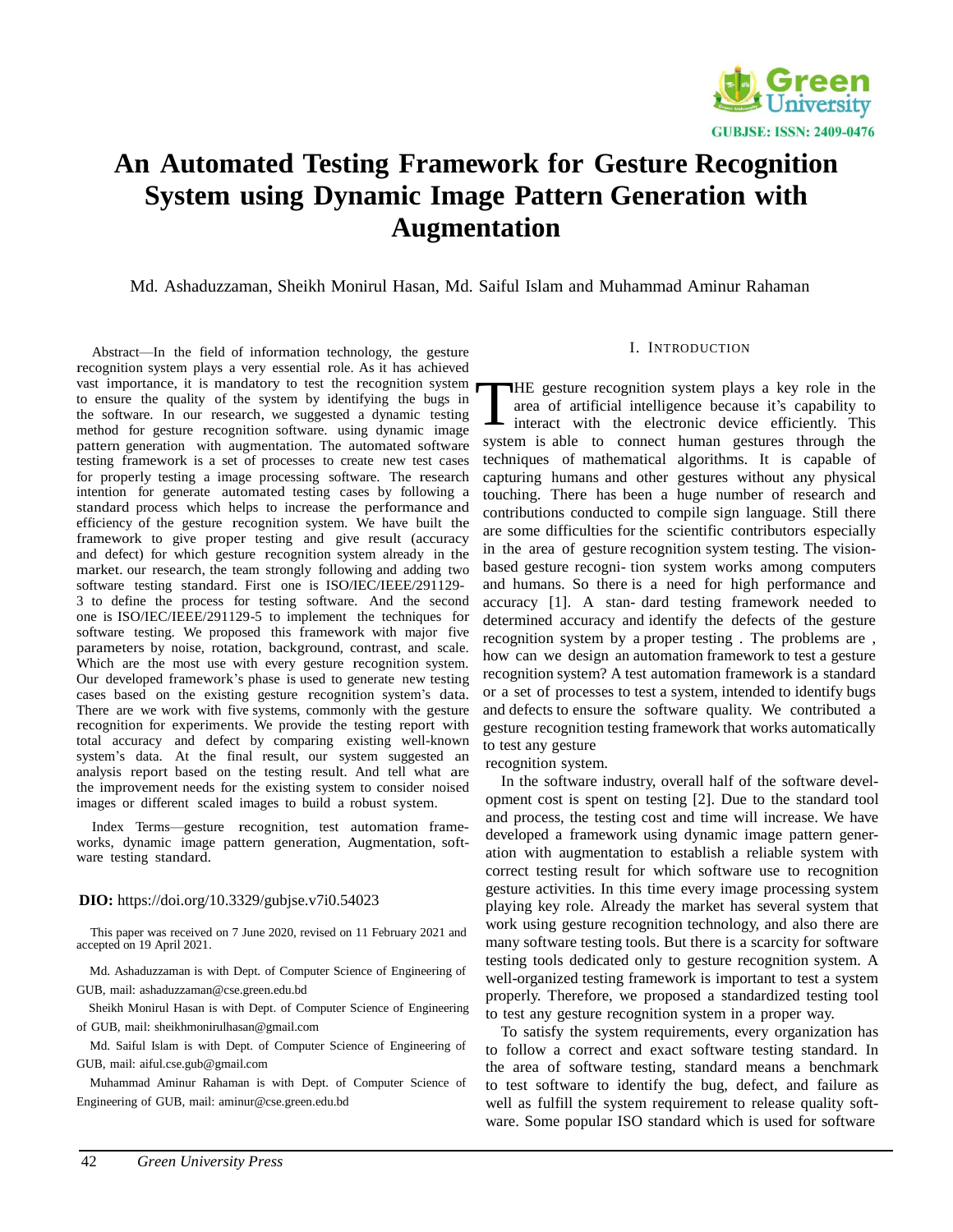testing. In the beginning, we use a standard as a software testing process. The standard name ISO/IEC/IEEE/291129-3 and ISO/IEC/IEEE/291129-5 is using to maintain the software testing techniques. This standard is the benchmark of properly maintain testing (process, techniques, design, maintenance and implementation). The traditional gesture recognition system captures the image sample manually. We indicate the point because it's a very time-consuming process. While gathered images for training the system. In the present its easy to gathering the training pictures increase, also it is cost effective. Therefore, we planing for generate training pictures automatically to test the gesture recognition system to minimize time, and the analysis expenditure. As well as to pup the efficiency of gesture recognition software.

These are some major facts that the majority of the gesture recognition system takes sample training, and testing images manually, not following a fixed standard to test their system. As the total process is manual; this process takes much time. As well as there haven't any fixed procedures to create the sample (training and testing )images [3]–[11]. Therefore every system needs to the automated process where the gesture recognition system uses a manual approach to testing their system. After analyzing a few gesture recognition systems we found some problems and identified some solutions [3]–[7] scrutinizing the experimental result. We presented a dynamic process for test a system, especially to image processing soft- ware testing.The research team developed a model based on the common parameters for converting the sample image with different testing cases with the parameters. Here every system is different and their working procedure is not common. We experimented five specific well known gesture recognition system to know how the systems work, how gesture images are taken, what are the conditions or bugs that are not considered in the system. The first system is proposed Mr.Akoum [3] to identification gesture activities for hand sign system, where extracts attributes to images to create a signature by identifying the key points. Jarman et.al. [4] provides a fingerprint finder algorithm that automatically recognizes Bengali sign language by using a multilayer feed-forward neural network. This system's average accuracy is 88.69%. In there experiment, they considered resized image and advised to scale the sample images.

M.A.Rahman et.al. [5] proposed a system for identification sign language for Bangle applying real-time methodologies based on the computer vision. They used KNN classifiers for sign language recognition. They applied a manual approach to generate numbers of images using a test sample by following several common parameters, for example, scaling and size as well as using contrast and rotation to capture the pictures.Here the existing system took sample pictures to trainup the system by the number  $600(10x10x6)$  photos and  $3000(10x10x30)$ differently for thaking vowels and consonant of Bangla, to traing and testing. In the reffered system developed by Nikam et.al. [6] for the people dumb deaf by completely using hand sign system for recognition the gesture to communicate with other people The system recognized images 30 per second as a frame rate to recognize a portion. The system identifies a single segment using the techniques of image processing. The

system applied some general parameters such as reflection, size, and resolution to operate the testing images. Uddin et.al. [7] was developed the system to facilitate dump and deaf people to communicate with others by recognizes the Bengali alphabet hand sign using a support vector machine. The system takes sampling objects as simple images to recognized the alphabetic to extract the features. They create testing and training images by implementing a few parameters like contrast, size, resolution, and rotation. Their systems final accuracy is 95.9% by applying the provided method.

On the basis of our study of these gesture recognition systems, We developed a software testing method by dynamically generated sample test images which are mandatory for testing any gesture recognition system's accuracy [3]–[7]. From our research, we detected a few required parameters that helped to produce sample images. We used five common parameters in our model as like features what is the background of the sample image, how much noise in the sample image, what is the size or scale of the gesture in the image, how much contrasted image is considered, what will happen if different rotated images are provided. These parameters are used in our framework to generate different testing cases to test a gesture recognition system to ensure efficiency. It will help to judge a system by providing proper results within the minimum time and computational cost. Already there are a number of software testing standards in the software industries. But there is no standardized testing method or framework to test gesture recognition systems. We provided a gesture recognition system testing framework by following the ISO/IEC /IEEE 291129 - 2013 testing process, and ISO/IEC /IEEE 291129 -2015 testing techniques. Already there are many standards available but these rules aren't possible to follow in a tool. So far we just took two standards for a testing plan, test execution, test monitoring, functional non-functional testing, and bug management. We studied Kasurinen et.al. [12] where they developed a process and strategies for software testing. There they have discussed the best software testing process, testing tool, methods, and test cases, to release quality software.

S.M. Hasan et.al [13]. provided the similar content of gesture recognition system testing we studied the paper and proposed this paper of an automated testing framework for gesture recognition system using dynamic image pattern generation with augmentation based on the existing one. In the following paper, our developed framework is divided into three sections. In section II we discussed the methodology of our proposed framework, working procedure of converting the input for generating different kinds of test cases by the five phases where the system tests the images with the existing system. Section III is especially for system testing. In the section we test the existing system using different test cases and provided an performance analysis. Section IV is used to summarized the output that depicts how many errors and defects in the system and how much accuracy is achieved finally.

## II. PROPOSED METHODOLOGY

We proposed an automated testing framework using dynamic image pattern generation with augmentation. The de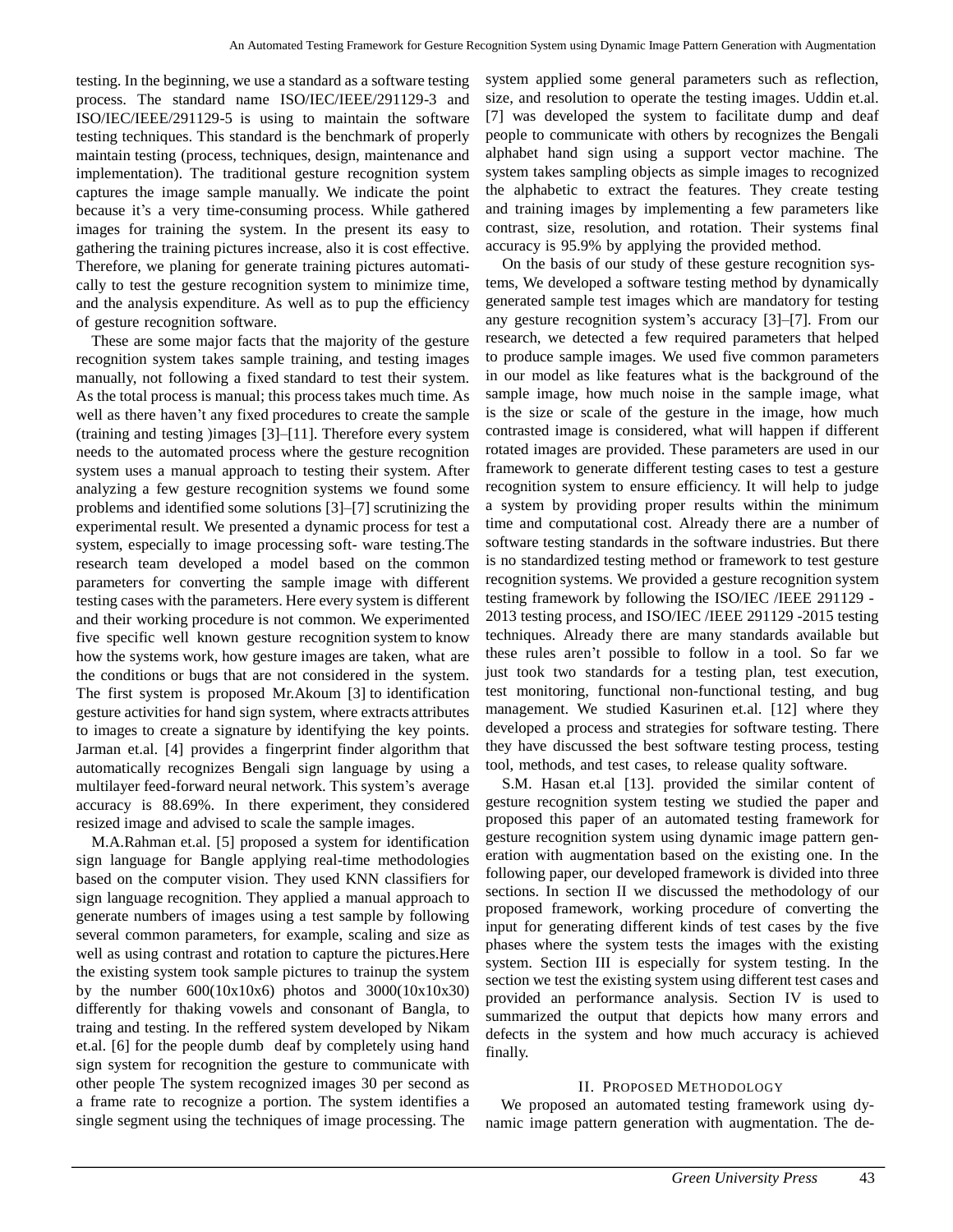sign of the proposed framework is depicted with the Fig.1. the proposed method, we considered image rotation, scaling, applied different background, noise, contrast in the sample image. Applying these five crucial parameter, we created many numerous sample images from a single test image. These dynamically generated image pattern are used to test any gesture recognition system. Finally, we compare our experimental result with the existing systems result. If we find similar result, we can say there is no flaw in the system. On the other hand, if there is a huge variation in the result, there might be some crucial features which are not considered in the system.



Fig. 1: We designed the proposed dynamic testing model to using dynamic image pattern generation

In the Fig.1, In our methodology we divided the proposed framework features with four parts, every part called as a phase itself. Every single phase of the framework used for taking those images used for testing. We use the images to test the system which is already in the market. The working procedure of our system from the first phase. Our system accepts the input images as a sample. We have pointed out that with a different degree then try to match with the real image. And also the same process applying for background, scaling, contrast and noise. Which are directly used to taking the sample image from the existing system. And convert the images with the phases of different parameters. The framework working like take the input then transfer that with five parameters R, B, S, C and N then testing the images and finally calculate the accuracy by  $(T=R+B+S+C+N)$  then give the result based on accuracy and defect of the existing system.

#### *A. Data Use For The Proposed Model as Input*

To test any gesture recognition system, the system generally takes captures of the any human gesture. This gestures are generally a single image, or a video which we may consider a series of images in a time frame. So, we can consider n number of images are the inputs for the system.

#### *B. Dynamic Test Case Generation*

In the next phase of our framework after taking inputs, we applied some significant factors. Rotating images, various scaled images, applying different effects like noise, background, contrast - these are factors which are needed to consider for taking sample input images for any gestures recognition system. Our framework applied these factors to



Fig. 2: Dynamic Test Cases generation applying rotating factors to a single image.

a single image and produce multiple augmented images dynamically. A brief description of the factors and how these factors are provided dynamically are given below:

1) Rotating Images:: In real life, when gesture are provided in any recognition system, they not same as inputs which are taken for experiments. We need to consider different angled or rotated images because object may be different angled position compare to the camera position. In our system, we applied some rotating factors so that we can have several sample images having different rotating angles from a single input image.

| Algorithm 1: Create Rotation Samples                             |
|------------------------------------------------------------------|
| <b>Data:</b> Image I, Limit MAX, Rotating Factor $\Delta\Theta$  |
| <b>Result:</b> $2*(MAX/\Delta\Theta)$ set of Rotated Images R    |
| 1 Procedure:                                                     |
| 2 $R \leftarrow \phi$                                            |
| $i = \Delta \Theta$                                              |
| 4 while $i \leq MAX$ do                                          |
|                                                                  |
| 5   R ← R ∪ Rotate I to ±i Degree<br>6   $i = i + \Delta \Theta$ |
| $7$ end                                                          |
| 8 <b>Return:</b> Return R                                        |

Algorithm1 showing this developed data structural formula for implement the image rotation real life model. The Fig.2 is showing the there we have use different pictures with changes the rotations by degree. When creating the sample image the main picture has rotating by 10 degree both left and right up to 45, we can use the process as per our needs of training images.

2) Providing Different Backgrounds:: It is crucial to consider checking whether the changing background of a sample affects the accuracy of the system or not. Any system's robustness must be tested with sample images having dif-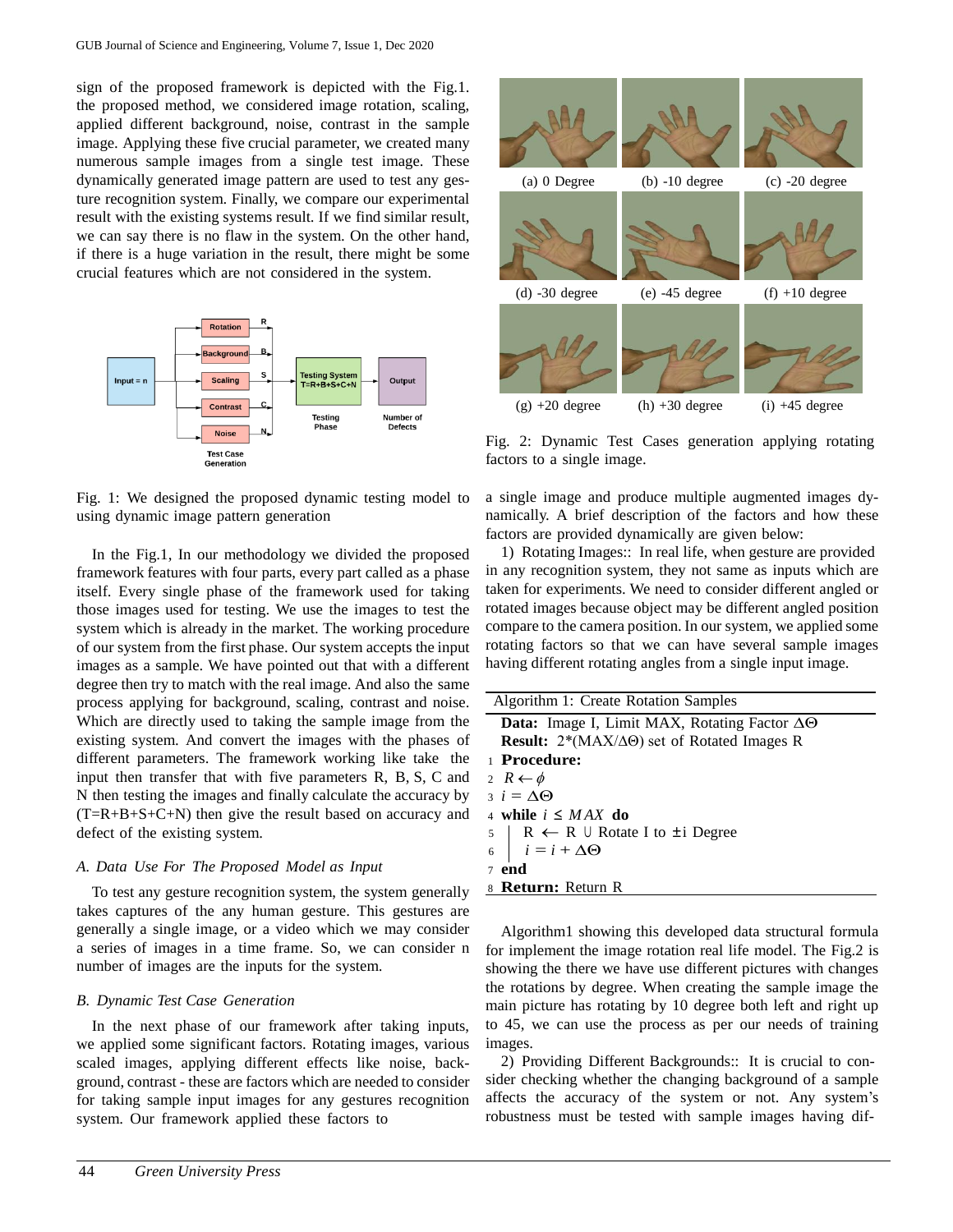

Fig. 3: Dynamic test cases generation applying different backgrounds.

| <b>Algorithm 2: Creating Different Background Samples</b>  |
|------------------------------------------------------------|
| <b>Data:</b> Image I, a Group of pictures for various      |
| Background N                                               |
| <b>Result:</b> a set of output Images B                    |
| 1 Procedure:                                               |
| 2 $B \leftarrow \phi$                                      |
| $\beta$ e = Extract object from Image I                    |
| 4 for each image $i \in N$ do                              |
| $5 \mid B \leftarrow B \cup$ Insert extracted image e on i |
| $6$ end                                                    |
| 7 <b>Return:</b> Return B                                  |

*3) Resizing Objects::* It is important to test the gesture recognition system with different scaled images. System may not perform well if image are captured from either too closely or too far. Keeping this factor in mind, we applied dynamic method which will capture the object, then scale the object with different heights and widths. In Fig.4, we provided some sample images where enlargement was done by changing the height and width of the object.Algorithm3 presents the proposed algorithm for creating different scaled images.

*4) Providing Different Contrast:* Our next crucial parameter is applying different contrast on single image by applying varied color and brightness. A resilient gesture recognition system should be invariant to varied contrast level. We provided different contrast level dynamically on single image to produce different test cases to test any system. Some sample images are



Fig. 4: Dynamic test cases generation applying different scaling factors.

| ferent backgrounds. In our research, we detect the system<br>packground of the sample images, then created by attaching | Algorithm 3: Create Scaling Samples                                                  |  |  |  |  |  |
|-------------------------------------------------------------------------------------------------------------------------|--------------------------------------------------------------------------------------|--|--|--|--|--|
|                                                                                                                         | <b>Data:</b> Image I, Limit MAX, Scaling Factor $\Delta s$                           |  |  |  |  |  |
| different backgrounds on single images dynamically. The                                                                 | <b>Result:</b> $2*3*(MAX/\Delta s)$ set of Rotated Images S                          |  |  |  |  |  |
| proposed system can create numerous training pictures with                                                              | 1 Procedure:<br>2 $S \leftarrow \phi$                                                |  |  |  |  |  |
| various colours to compaired with background as shown in                                                                |                                                                                      |  |  |  |  |  |
| Fig.3. Algorithm2 presents the proposed algorithm for adding                                                            | $i = \Delta s$                                                                       |  |  |  |  |  |
| different backgrounds.                                                                                                  | 4 while $i \leq MAX$ do                                                              |  |  |  |  |  |
| Algorithm 2: Creating Different Background Samples                                                                      | $e =$ Extract object from Image I<br>5<br>$b =$ Extract background from Image I<br>6 |  |  |  |  |  |
| <b>Data:</b> Image I, a Group of pictures for various                                                                   | $x = scale$ the object e by $\pm i$ factor in X axis                                 |  |  |  |  |  |
| Background N                                                                                                            | $y = scale$ the object e by $\pm i$ factor in Y axis<br>8                            |  |  |  |  |  |
| <b>Result:</b> a set of output Images B                                                                                 | $xy = scale$ the object e by $\pm i$ factor in both X and<br>9                       |  |  |  |  |  |
| 1 Procedure:                                                                                                            | Y axis                                                                               |  |  |  |  |  |
| 2 $B \leftarrow \phi$                                                                                                   | $S \leftarrow S \cup$ Place the object x to image b<br>10                            |  |  |  |  |  |
| $3 e$ = Extract object from Image I                                                                                     | $i = i + \Delta s$<br>11                                                             |  |  |  |  |  |
| 4 <b>for</b> each image $i \in N$ <b>do</b>                                                                             | 12 <b>end</b>                                                                        |  |  |  |  |  |
| $B \leftarrow B \cup$ Insert extracted image e on i<br>$5 \mid$                                                         | 13 <b>Return:</b> Return S                                                           |  |  |  |  |  |
|                                                                                                                         |                                                                                      |  |  |  |  |  |

provided in Fig.5. Algorithm4 presents the proposed algorithm for creating different contrasted images.

*5) Providing Different Noise:* In our research, we identified that in real life the image may have different noise in the process of taking pictures. The framework obvious unchanging to various steps with the noised images. In the developed methodology, we dynamically applied different level of well known noise, such as Gaussian noise to each image. In Fig.6, we showed that several test cases are generated from a single image by providing different level of Gaussian noise. Algorithm5 presents the proposed algorithm for creating different noised images.

## *C. Methodology of the Framework*

We proposed an algorithm 6 to implement our framework to test any gesture recognition system. First of all, we need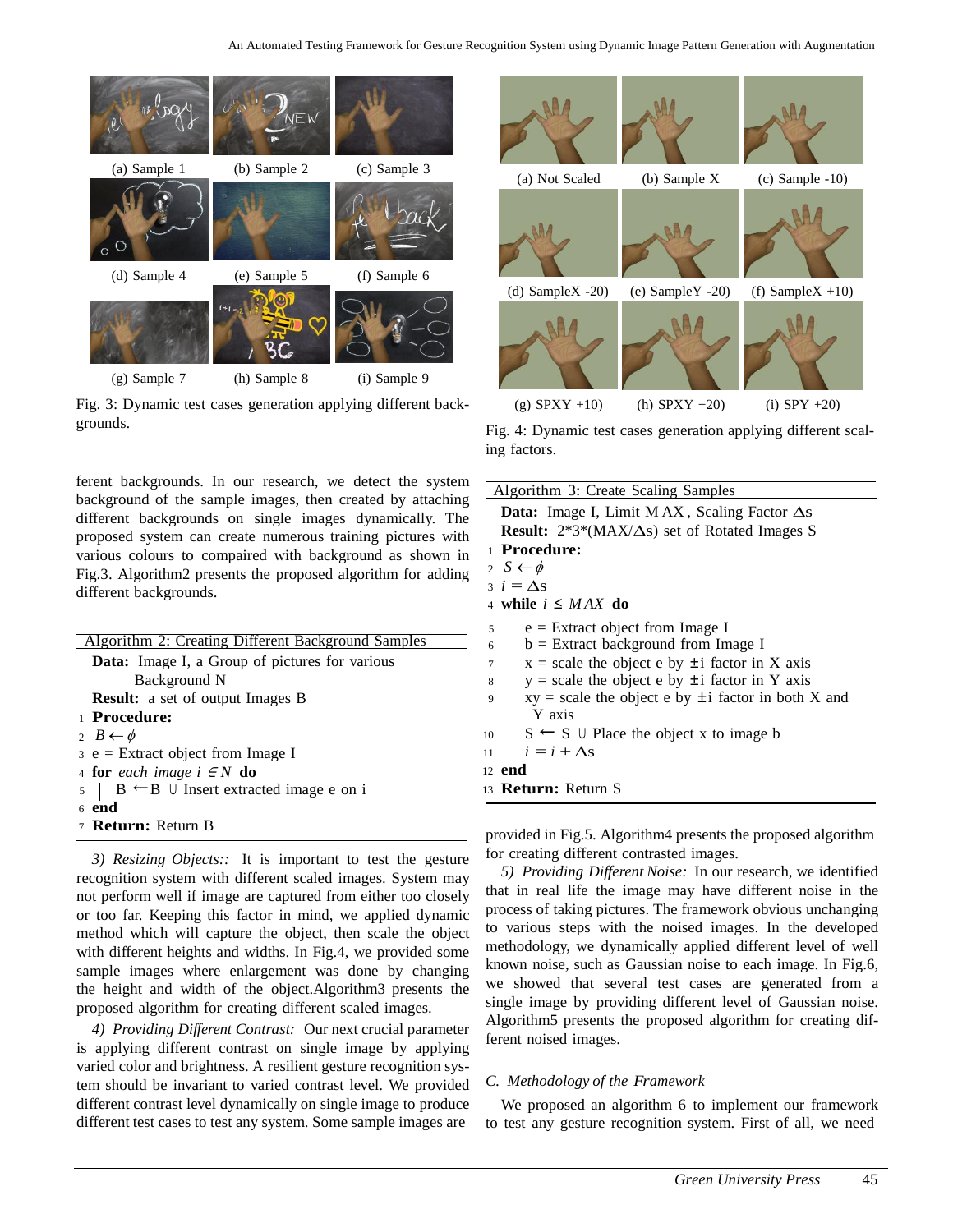

Fig. 5: Dynamic test cases generation applying different contrasting factors.

| <b>Algorithm 4:</b> Creating Different Contrast Samples                   | <b>Algorithm 5:</b> Creating Differe    |
|---------------------------------------------------------------------------|-----------------------------------------|
| <b>Data:</b> Image I, Limit MAX, Contrast Factor $\Delta c$               | Data: Image I, Limit MAX,               |
| <b>Result:</b> $2*(MAX/\Delta c)$ set of Different Contrast Images        | <b>Result:</b> $MAX/\Delta n$ set of Di |
| C                                                                         | 1 Procedure:                            |
| 1 Procedure:                                                              | 2 $N \leftarrow \phi$                   |
| 2 $C \leftarrow \phi$                                                     | $i = \Delta n$                          |
| $i = \Delta c$                                                            | 4 while $i \leq MAX$ do                 |
| 4 while $i \leq MAX$ do                                                   | $  N \leftarrow N \cup$ Increase the n  |
| $\vert C \leftarrow C \cup$ Increase contrast of image I by i factor      | 6 $i = i + \Delta n$                    |
| 6 $\mid$ C $\leftarrow$ C $\cup$ Decrease contrast of image I by i factor | $7$ end                                 |
| $i = i + \Delta \Theta$                                                   | 8 <b>Return:</b> Return N               |
| 8 end                                                                     |                                         |
| 9 <b>Return:</b> Return C                                                 |                                         |
|                                                                           |                                         |

an existing model M and set of sample images X. For each image in the set X, we call our previous five algorithms 1, 2, 3, 4, and 5 to create differently rotated, backgrounds, scaled, contrasted, and noised images. Then these images are provided as test cases in the model M. Accuracy for each type of the images are calculated. Finally, total accuracy is calculated by averaging the accuracy result of the five categories.

## III. PROPOSED SYSTEM TESTING DATA ANALYSIS

## A. Experimental Setup

For develop our suggested model, integrated Canon Eos 4000D for capturing input images. We used laptop ASUS TUF FX504 and 8 gigabyte Random access memory (RAM) with the Intel's m7 core processor for implementing the system. We also use here C of Microsoft®Visual Studio®2010 and Open CV wrapper There has been also used windows operating system, and Microsoft® office 10 for the other work.

According to our developed system, we creating testing cases based on the existing gesture recognition system



Fig. 6: Dynamic test cases generation applying different noise filters.

| <b>Algorithm 5:</b> Creating Different Noised Samples                           |
|---------------------------------------------------------------------------------|
| <b>Data:</b> Image I, Limit MAX, Noise Factor $\Delta n$                        |
| <b>Result:</b> $MAX/\Delta n$ set of Different Noised Images N                  |
| 1 Procedure:                                                                    |
| 2 $N \leftarrow \phi$                                                           |
| $i = \Delta n$                                                                  |
| 4 while $i \leq MAX$ do                                                         |
|                                                                                 |
| 5   N ← N ∪ Increase the noise of Image I by i factor<br>6   $i = i + \Delta n$ |
| $7$ end                                                                         |
| 8 <b>Return:</b> Return N                                                       |

analysis, the data shown Table I. There we indicate five parameters to generate all test cases. The Table II, Showing here the complete result total accuracy and defects, compare with the experimental system.

As the final result we are showing the complete testing result regarding all particular system. We use two result parameters accuracy = how many images found correctly and  $defect = how many are not found.$ 

## *B. Experimental Result*

In our whole working process first we take the input from existing gesture recognition system. Then the second phase passing the sample images through our system's five parameters and convert many variations images. We called it testing cases, a complete report of the process showing in the Table I. After that the third phase testing the all existing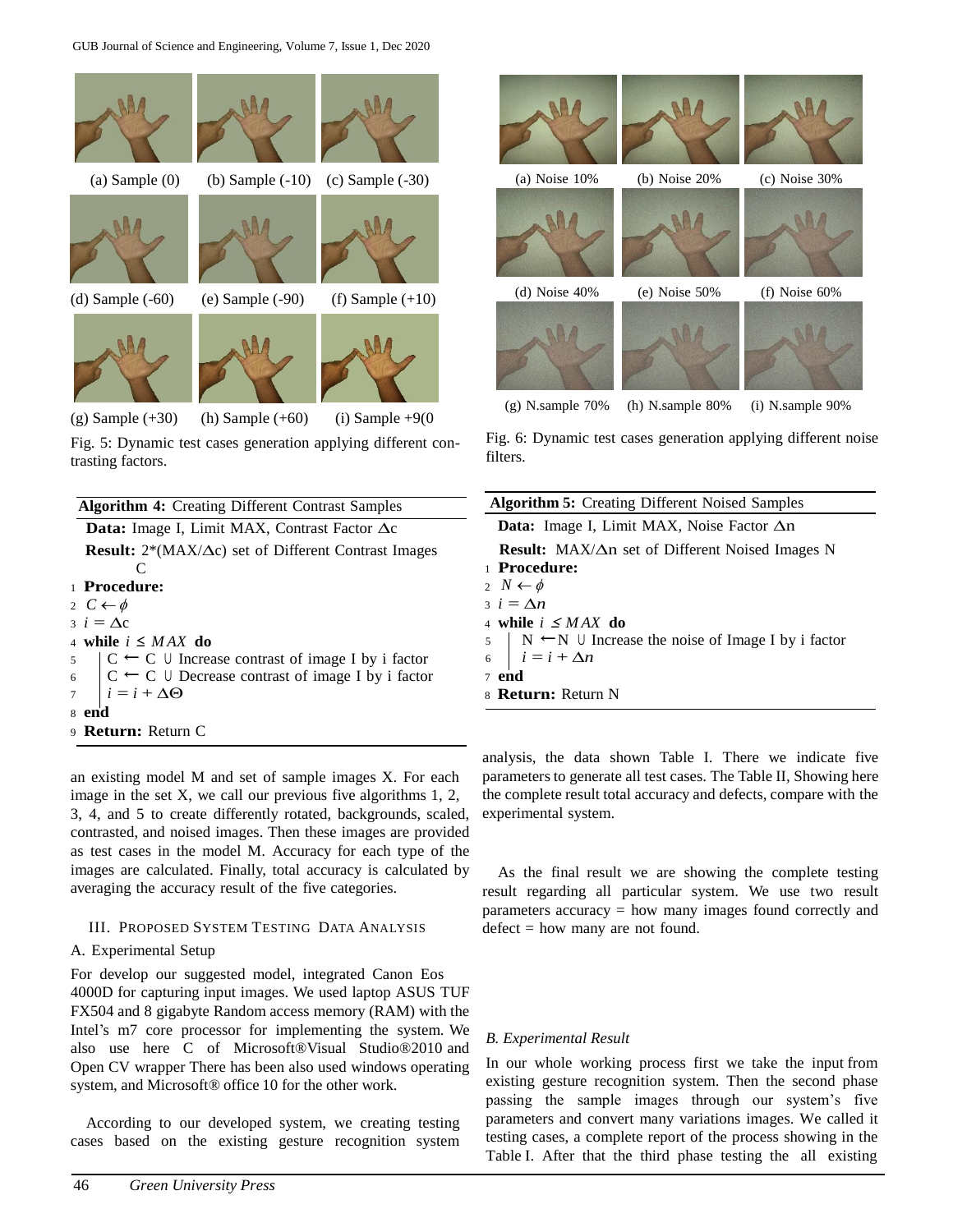**Algorithm 6:** Proposed Algorithm to Test any Recog-

| $\mathbf{r}$ and $\mathbf{r}$ are the contracted $\mathbf{r}$ and $\mathbf{r}$ are $\mathbf{r}$ and $\mathbf{r}$ are $\mathbf{r}$ |
|-----------------------------------------------------------------------------------------------------------------------------------|
| nition System.                                                                                                                    |
| Data: Images X, Testing Model M                                                                                                   |
| <b>Result:</b> Total Accuracy Ac for the Images in X tested                                                                       |
| on Model M                                                                                                                        |
| 1 Procedure:                                                                                                                      |
| 2 R, B, S, C, $N \leftarrow M$                                                                                                    |
| 3 for each x image in $X$ do                                                                                                      |
| $R \leftarrow R \cup$ Create <sub>R</sub> otated <sub>S</sub> amplesforx<br>4                                                     |
| $B \leftarrow B \cup$<br>5                                                                                                        |
| Create <sub>D</sub> ifferent - Background <sub>S</sub> amplesforx                                                                 |
| $S \leftarrow S \cup \text{Create} \subseteq \text{caling} \subseteq \text{complex}$<br>6                                         |
| $C \leftarrow C \cup \text{Create}_C on trast_Samples for x$<br>7                                                                 |
| $N \leftarrow N \cup \text{Create}_N \, oised \, samples for x$<br>8                                                              |
| end<br>9                                                                                                                          |
| 10 for each sample in $R$ do                                                                                                      |
| Find accuracy $R_{ac}$ using Model M<br>11                                                                                        |
| $12$ end                                                                                                                          |
| 13 <b>for</b> each sample in $B$ <b>do</b>                                                                                        |
| Find accuracy $B_{ac}$ using Model M<br>14                                                                                        |
| 15 end                                                                                                                            |
| 16 for each sample in S do                                                                                                        |
| Find accuracy $S_{ac}$ using Model M<br>17                                                                                        |
| 18 <b>end</b>                                                                                                                     |
| 19 <b>for</b> each sample in $C$ <b>do</b>                                                                                        |
| Find accuracy $C_{ac}$ using Model M<br>$20\,$                                                                                    |
| 21 $end$                                                                                                                          |
| 22 for each sample in $N$ do                                                                                                      |
| Find accuracy $N_{ac}$ using Model M<br>23                                                                                        |
| 24 <b>end</b>                                                                                                                     |
| 25 Ac = $(R_{ac} + B_{ac} + S_{ac} + C_{ac} + N_{ac})/5$                                                                          |
|                                                                                                                                   |
| 26 <b>Return:</b> Return Ac                                                                                                       |

system with those pictures. Just see the how many images can correctly identify the existing image processing system. Finally we calculate the result by accuracy and defect. The Table II showing the complete report of the testing results.

#### *C. Test Case-1 Rotation*

In this section, rotation is a testing case of our proposed framework which is implemented using Algorithm 1 . When an image input in the proposed framework then rotated the image with some degree. We generated training and testing image through providing different rotated factors to the image. Suppose we want to generate ninety testing sample, then we should rotate the input image as 0 to 45 degree, we use there a difference 5 of on image to another image conversion, that is work in both side positive side forty-five and the negative forty-five with plus-minus. Then, we can get the required sample images.

In the graph in the Fig.7 a comparative analysis of each system's accuracy for rotated images has shown. In the graph x-axis showing the number of sample and the y-axis showing the existing system accuracy according to the rotation testing cases. We implemented rotation testing cases with the systems



Fig. 7: Comparative analysis of each system's accuracy for rotated images

[5], [14]–[17] for testing their system. From the graph we identified that system [17] works poorly for rotated images.

#### *D. Test Case-2 Contrast*

In this work, contrast is a testing case of our proposed framework which is implemented using Algorithm 4 . When an image input in the proposed framework then converted the image with different contrast. We generated training and testing image through providing different contrast to the image. The contrast works as changing the RGB colour combination.

Suppose we want to generate ninety testing sample, then we should change the colour the input image increases the colour 0 to 45, difference 5 the positive side forty-five and the negative side forty-five with plus-minus then we can get the required sample. this sample for the input, there has one more sample in an existing system . If we got 100 converted images from the input, then the concept is clear getting lots of images from a sample image.



Fig. 8: Comparative analysis of each system's accuracy for contrasted images

In the graph in the Fig.8 a comparative analysis of each system's accuracy for contrasted images has shown. In the graph x-axis showing the number of sample and the yaxis showing the existing system accuracy according to the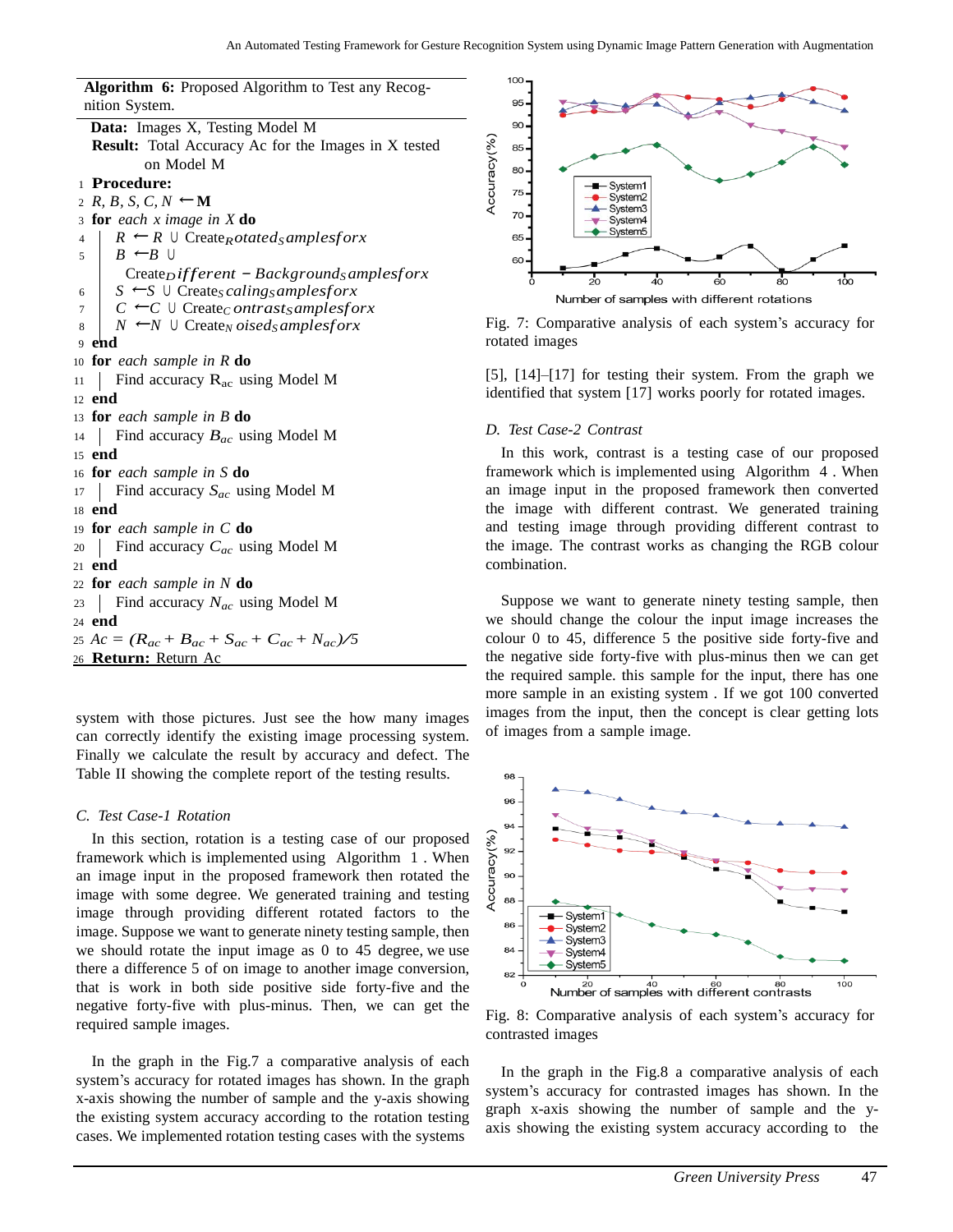TABLE I: EXPERIMENTAL TESTING CASES AMONG OUR DEVELOPED FRAMEWORK AND OTHERS EXISTING SOFTWARE

| Method                   | T.<br>N.<br>0. |     | Test samples for Proposed Framework<br>T.<br>T.<br>Samples per Entity<br>I.<br>$(p * q)$ |     |     |     |            |       |     | E.M             |                           |  |
|--------------------------|----------------|-----|------------------------------------------------------------------------------------------|-----|-----|-----|------------|-------|-----|-----------------|---------------------------|--|
|                          | (p)            |     |                                                                                          |     |     |     |            |       |     | N.<br>C.<br>(k) | T.<br>T.<br>I.<br>$(j*k)$ |  |
|                          |                | Rot | Con                                                                                      | Sca | Bac | Noi | Tot<br>(q) |       | (j) |                 |                           |  |
| Rahaman<br>et al. $[5]$  | 36             | 100 | 100                                                                                      | 100 | 100 | 100 | 500        | 18000 | 100 | 36              | 3600                      |  |
| Rahaman<br>et al. $[14]$ | 10             | 100 | 100                                                                                      | 100 | 100 | 100 | 500        | 5000  | 100 | 10              | 1000                      |  |
| Rahaman<br>et al. $[15]$ | 46             | 100 | 100                                                                                      | 100 | 100 | 100 | 500        | 23000 | 100 | 46              | 4600                      |  |
| Rahaman<br>et al. $[16]$ | 52             | 100 | 100                                                                                      | 100 | 100 | 100 | 500        | 26000 | 100 | 52              | 5200                      |  |
| Ahmed et<br>al. $[17]$   | 10             | 100 | 100                                                                                      | 100 | 100 | 100 | 500        | 5000  | 100 | 10              | 1000                      |  |

NOTE:- T.N.O= Total Number of Images, T.T.I=Total Test Images, E.M= Existing Method, N.C= Number of Classes, Images,Tot= Total sample, Rot=Rotation, Con= Contrast, Sca= Scaling, Noi= Noise

| TABLE II: EXPERIMENTAL RESULT OF THIS FRAMEWORKS AUTO GENERATED TEST CASES BY OUR PROPOSED |  |
|--------------------------------------------------------------------------------------------|--|
| TESTING FRAMEWORK AND EXISTING METHOD                                                      |  |

| Method              | Measure Accuracy With Developed Framework (%) |       |       |       |       |         | E.M    |
|---------------------|-----------------------------------------------|-------|-------|-------|-------|---------|--------|
|                     | Rot.                                          | Con   | Sca   | Bac   | Noi   | mean    | M.A(%) |
| Rahaman et al. [5]  | 60.45                                         | 90.58 | 65.05 | 80.56 | 90.3  | 77.388  | 96.46  |
| Rahaman et al. [14] | 96.45                                         | 90.66 | 94.85 | 30.24 | 50.8  | 67.0375 | 95.85  |
| Rahaman et al. [15] | 92.5                                          | 94.9  | 95.23 | 91.73 | 90.89 | 93.05   | 95.67  |
| Rahaman et al. [16] | 92.1                                          | 93.34 | 96.13 | 92.56 | 92.6  | 93.346  | 95.83  |
| Ahmed et al. [17]   | 80.9                                          | 85.3  | 90.45 | 75.6  | 65.8  | 79.61   | 92.00  |

NOTE: Rot= ROTATION, Con= CONTRAST, Sca= SCALING, Bac= BACKGROUND, Noi= NOISE, E.M= EXISTING METHOD, M.A= MEAN ACCURACY

contrasted testing cases. We implemented contrasted testing cases with the systems [5], [14]–[17] for testing their system. From the graph we identified that system [17] works poorly for contrasted images.

## *E. Test Case-3 Scaling*

In this work, scaling is a testing case in Fig.1 as shown of our proposed framework. There is use the scaling as a testing case to test the existing system. When an image input in the proposed framework then converted the image with the scaling according to proposed **Algorithm 3.** The scaling work as changing the input with changing the x and y-axis pixels when x-axis change that'stime y-axis will constant. when y-axis changing that s time x-axis will constant.



Fig. 9: Comparative analysis of each system's accuracy for scaling images

## *F. Test Case-4 Background*

In the graph in the Fig.9 a comparative analysis of each system's accuracy for different scaled images has shown. In the graph x-axis showing the number of sample and the y-axis showing the existing system accuracy according to the scaled testing cases. We implemented scaled testing cases with the systems [5], [14]–[17] for testing their system. From the graph we identified that system [5] works poorly for scaled images.

In Fig.3 has shown the background images use as a testing case to test the existing system [5], [17]. When an image input in the proposed framework then converted the image with different background. To generate training and testing image through different background to the image, the background is removed from the input image background and adding a new background with a new image. There continues a loop that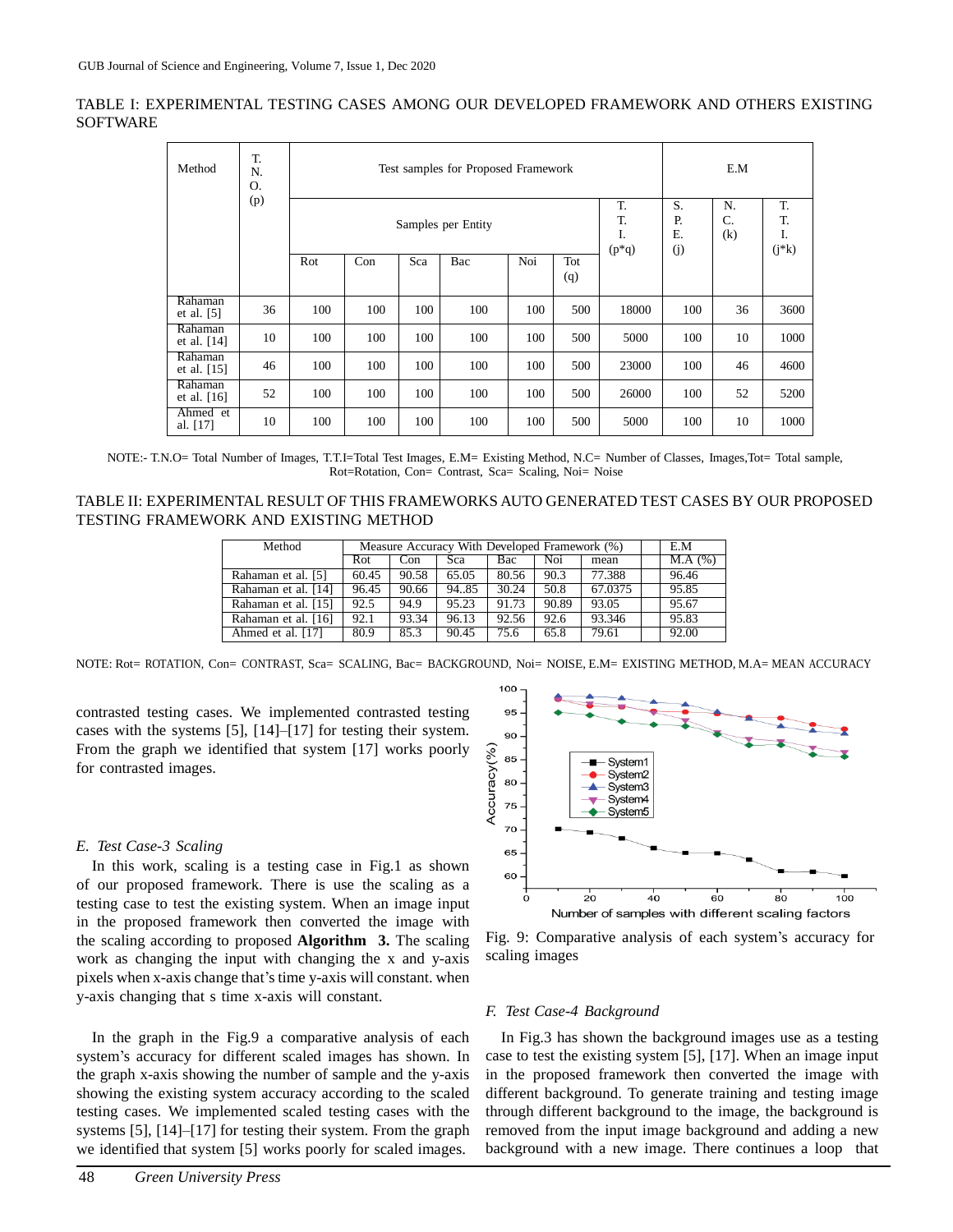removes background and adding a background with the new background less image.

In the graph in the Fig.10 a comparative analysis of each system's accuracy for different background images has shown. In the graph x-axis showing the number of sample and the yaxis showing the existing system accuracy according to the testing cases. We implemented different background testing cases with the systems [5], [14]–[17] for testing their system. From the graph we identified that system [14] works poorly for different background images.



Fig. 10: Comparative analysis of each system's accuracy for different background images

#### *G. Test Case-5 Noise*

In this work, the Noise is used as a testing case framework Fig.1 as shown of our proposed. When an image input in the proposed framework then converted the image with Noise. In this testing case, the main goal is adding new noise being the input. To generate training and testing image through the Noise to the image, a new noise with the main object with the input image. There continues a loop that a process adding noise with the new input image, according to the requirements of the software. It simply adding different kinds of noise with the input images. This is a process to creating different types of sample image according to the input images.

In the graph in the Fig.11 a comparative analysis of each system's accuracy for different noisy images has shown. In the graph x-axis showing the number of sample and the yaxis showing the existing system accuracy according to the testing cases. We implemented noisy testing cases with the systems [5], [14]–[17] for testing their system. From the graph we identified that system [14] works poorly for different noisy images.

#### *H. Result of Proposed System*

The Table II has shown the result of the proposed system and existing system. The existing system A.R. [5] used 3600 Training photos to testing their software. based on the existing system's experiments, their system achieved an accuracy of



Fig. 11: Comparative analysis of each system's accuracy for noised images

95.32%, Where the system we developed identified the existing system's total accuracy is 77.388%. Their system perform poorly for the differently rotated and scaled images.

Some of the system's accuracy of us matched with existing system accuracy. But there are some results that are not similar to the proposed system's result. This is because, some systems do not consider all the crucial parameter for testing their gesture recognition system.

## IV. CONCLUSION

We developed a complete gesture recognition system testing framework in our research. In the framework, Our proposed five testing cases phase to dynamically generate sample test cases. We applied our framework on five existing gesture recognition systems. Some of the systems accuracy do not matched with our experimental results. We identified that their systems do not consider some of the crucial factors which are important in gesture recognition system. Thus our framework is not only useful to identify accuracy and defects of any image processing system but also huge amount training pictures automatically generated, the process decrees time and expenditure.

#### ACKNOWLEDGMENT

This work was supported in part by the Center for Research, Innovation, and Transformation (CRIT) of Green University of Bangladesh (GUB) under grant No. 3/2019 (CRIT, GUB).

#### **REFERENCES**

- [1] T.-H. Tsai, C.-C. Huang, and K.-L. Zhang, "Design of hand gesture recognition system for human-computer interaction," Multimedia Tools and Applications, vol. 79, no. 9, pp. 5989–6007, 2020.
- [2] B. Boehm and V. R. Basili, "Software defect reduction top 10 list," SOFTWARE MANAGEMENT.
- [3] A. Akoum and N. Al Mawla, "Hand gesture recognition approach for asl language using hand extraction algorithm," Journal of Software Engineering and Applications, vol. 8, no. 08, p. 419, 2015.
- [4] A. Jarman, S. Arshad, N. Alam, and M. J. Islam, "An automated bengali sign language recognition system based on fingertip finder algorithm," International Journal of Electronics and Informatics, vol. 4, 07 2015.
- [5] M. A. Rahaman, M. Jasim, M. H. Ali, and M. Hasanuzzaman, "Realtime computer vision-based bengali sign language recognition," in 2014 17th (ICCIT). IEEE, 2014, pp. 192–197.